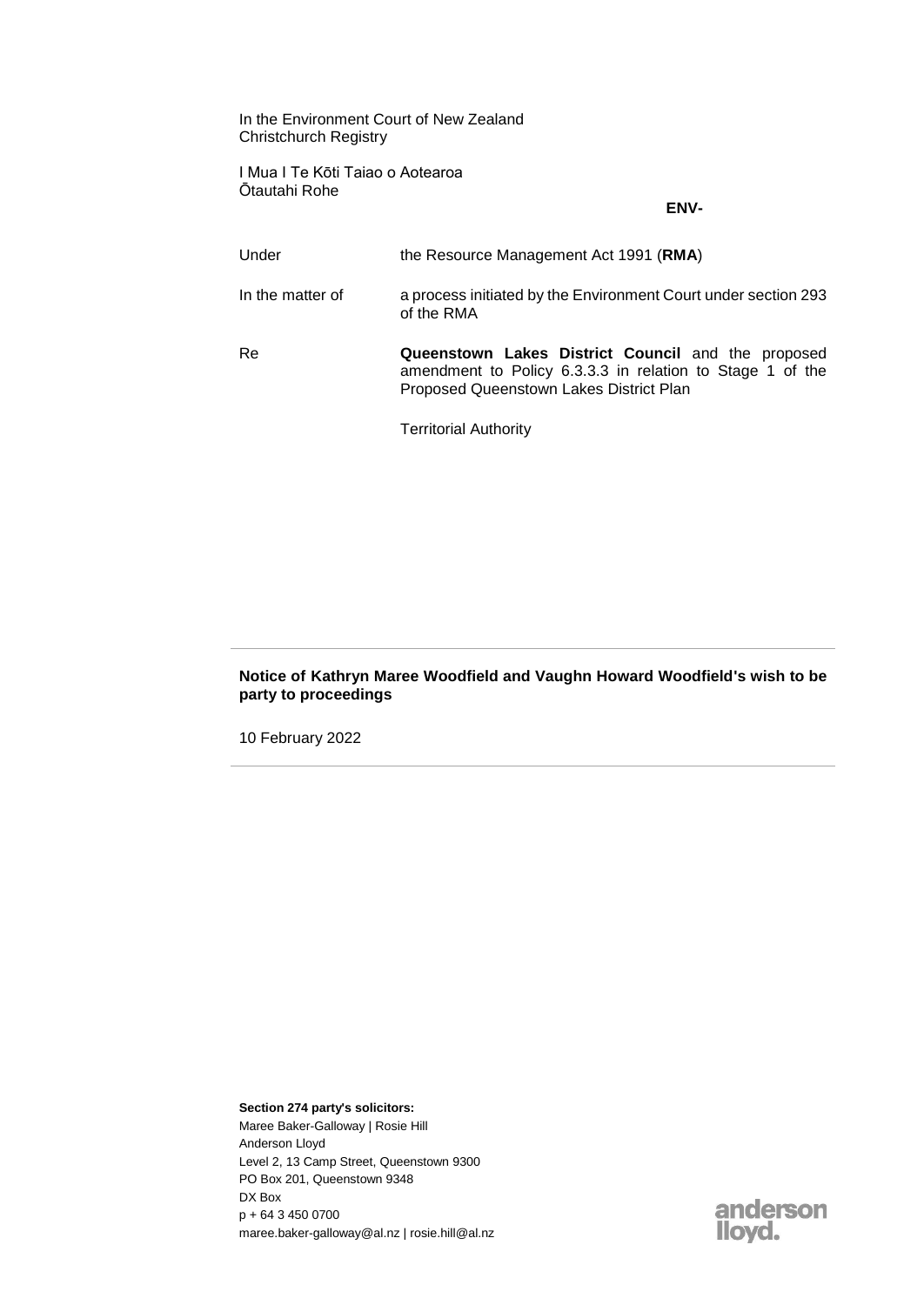To: The Registrar

Environment Court

Christchurch

1 Kathryn Maree Woodfield and Vaughn Howard Woodfield (**Woodfields**) wish to be a party pursuant to section 274 of the RMA to the following proceedings:

> Re: Queenstown Lakes District Council, and the proposed amendment to Policy 6.3.3.3 in relation to Stage 1 of the Proposed Queenstown Lakes District Plan (**Proceedings**).

- 2 The Woodfields have an interest in the Proceedings that is greater than the interest the public has generally because they own land included within the revised Clutha River / Mata Au Outstanding Natural Feature (**ONF**) at 216 Stevenson Road Rd 2 Wanaka legally described as Lot 6 DP 325795 (**Land**). The Proceedings have been publically notified pursuant to section 293 of the RMA. The section 293 direction proposes to amend the drafting of Policy 6.3.14 (renumbered as 6.3.3.3) so that it applies to land within ONFs (**Proposal**).
- 3 The Woodfields provided feedback on the Proposal dated 17 November 2021 (**Feedback**). They provide this section 274 notice in response to the Environment Court's directions dated 24 January 2022.
- 4 The Woodfields are not a trade competitor for the purposes of section 308C or 308CA of the RMA.
- 5 The Woodfields are interested in all of the Proceedings.
- 6 The Woodfields are particularly interested in the wording of Policy 6.3.3.3.
- 7 The Woodfields support the refined policy wording as set out in Queenstown Lakes District Council's memorandum dated 18 January 2022, subject to capitalising defined terms. However, they provide this section 274 notice out of an abundance of caution in order to stay involved and have standing in the future change of Policy 6.3.3.3.
- 8 The Woodfields agree to participate in mediation or other alternative dispute resolution of the proceedings.

Dated this 10<sup>th</sup> day of February 2022